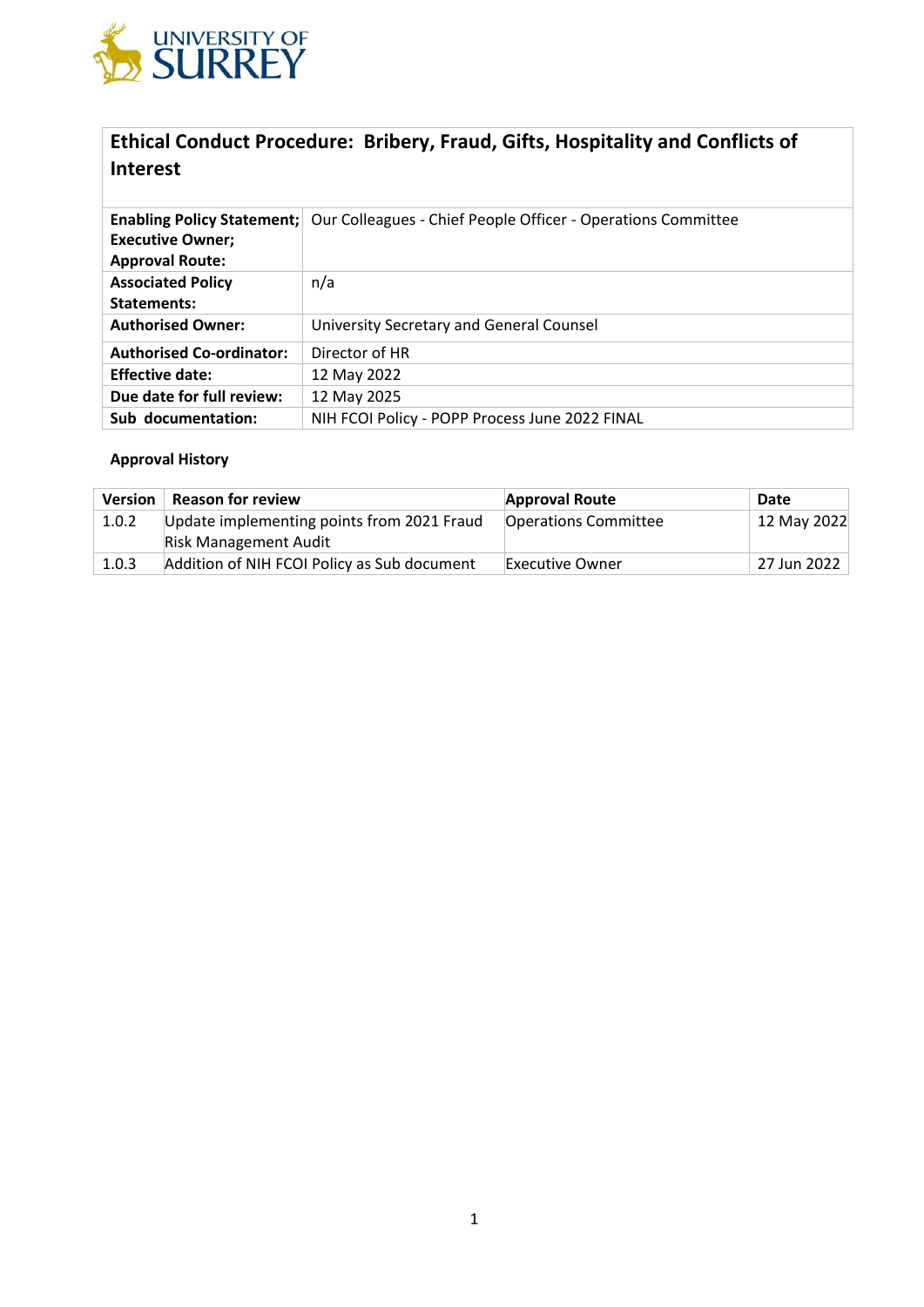# **1. Purpose**

- 1.1. This Procedure supports Objective 2.1 of the Our Colleagues Policy Statement in terms of ensuring compliance with relevant laws.
- 1.2. The University values and seeks to uphold the highest standards of ethical behavior and financial probity and accordingly seeks to conduct its affairs in a manner which limits the risk of exposure to **bribery**, **fraud** and corruption. As **gifts** or hospitality may, in some circumstances, constitute or potentially be perceived as constituting a form of **bribery** or a corrupt practice, University staff and other **associated persons** shall not give or receive **gifts**  or hospitality otherwise than in accordance with this Procedure and the Philanthropic Gift Policy.
- 1.3. Staff should never use their office or employment for personal gain and must at all times act in good faith with regard to the University's interests. The University is therefore committed to preventing **bribery** and **fraud** by its staff and any third party acting for or on behalf of the University and in doing so avoiding corrupt practices.

# **2. Scope and Exceptions to the Procedure**

- 2.1. This Procedure is binding on all staff, including but not limited to the University's employees, workers, consultants, contractors, agents, Members of Council and its Committees and also the University's students. Refusal to observe it will be grounds for disciplinary action in accordance with the University's Disciplinary Procedures or the University's Student Disciplinary Regulations (in each case where applicable).
- 2.2. The requirements set out in this Procedure for disclosure of **gifts**, **corporate hospitality** and **Conflict of Interest** apply to employees of the University of Surrey. However all other staff and other **associated persons** are expected to comply in all other ways with this Procedure and to draw to the University's attention any reasonable suspicion of **bribery**, **fraud**, corrupt practices and **Conflicts of Interest** affecting the University.
- 2.3. We also expect those third parties with whom we do business to act in a manner consistent with this Procedure and the standards it seeks to uphold.
- 2.4. Genuine hospitality or similar business expenditure that is reasonable and proportionate is not a concern to the University.

# **3. Definitions and Terminology**

## **Associated person**

A person, company or other legal entity that performs services for or on behalf of or does business with the University. This may include, for example, agents, subsidiaries, contractors and subcontractors, recipients of grants, joint venture partners, collaborators of any kind and sources of funding, professional or other services to the University.

## **Bribery**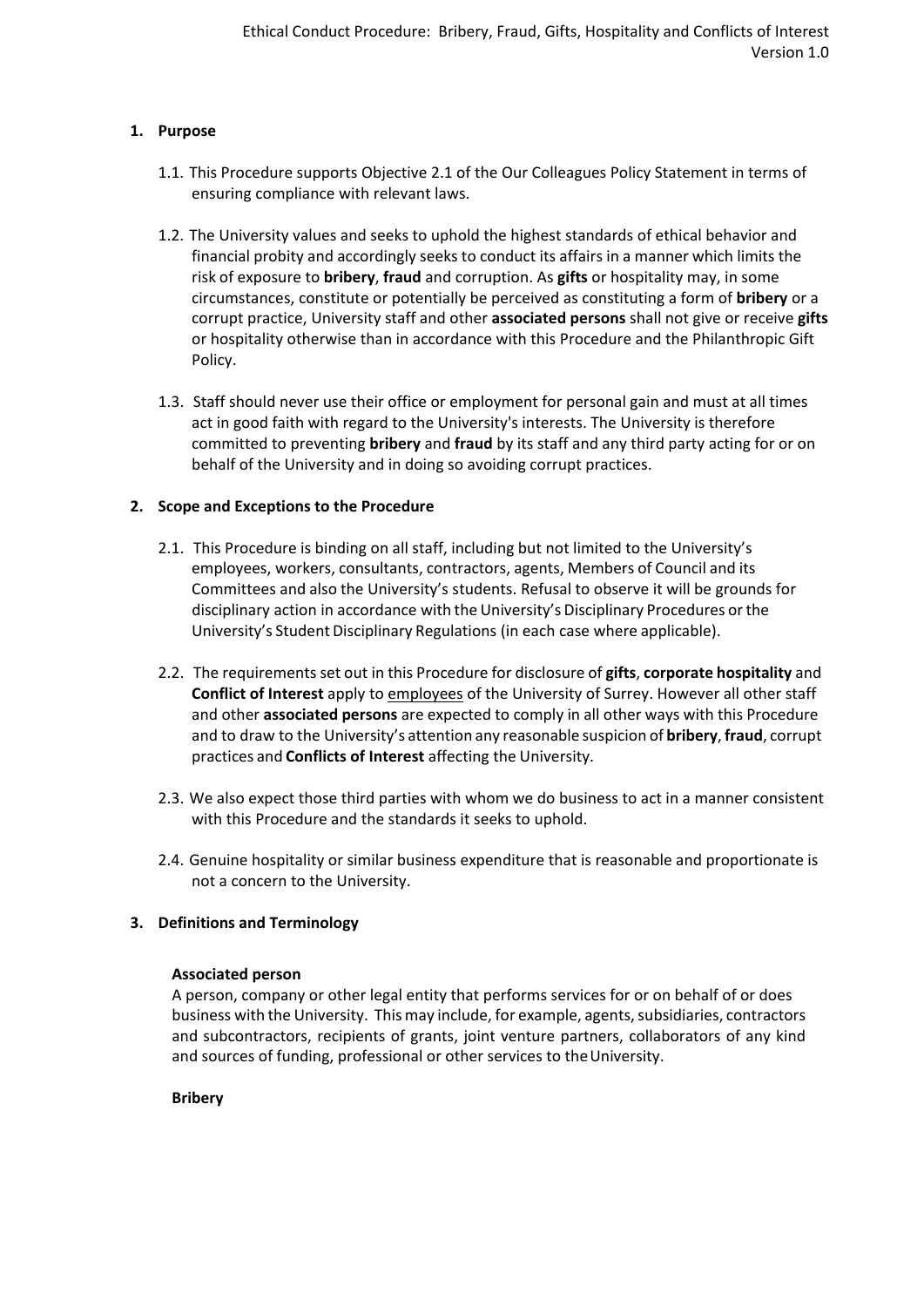- a) offering, promising, giving, requesting or accepting a financial or other advantage in circumstances occurring inside or outside the UK which are intended to induce or reward improper performance of a function or activity that:
	- is of a public nature, performed in the course of a person's employment, connected with a business or trade, or performed on behalf of a body of people; and
	- a reasonable person in the UK would expect to be performed in good faith, impartially or in accordance with a position of trust.
- b) offering, promising or giving a financial or other advantage to a public official outside the UK (or somebody else nominated by that official) intending to influence the official in the performance of their official functions in order to obtain or retain business or a business advantage.

## *Facilitation payments* can fall within a) and b) above

The term "advantage" includes money, gifts, loans, fees, hospitality, services, discounts, the award of a contract or anything else of value.

## **Conflict of Interest**

a situation or circumstances in which an individual's interests and/or loyalties outside of their work for the University conflict with the interests of the University. This wouldinclude interests of the individual and interests of family members, partners and close friends or associates.

## **Corporate hospitality**

An entertainment event given by an organisation and aimed at its clients in general. Such events are aimed at PR and gaining introductions to relevant client staff.

**Individual hospitality** which is entertainment directed principally at one or more persons from the University.

## **Facilitation payments**

Payments intended to secure or expedite routine or necessary government action by a public official. A facilitation payment includes a payment to a public official to do their job properly as well as payment to do their job improperly.

## **Fraud**

An act or omission made with the intent of making a financial gain or causing a financial loss, or exposing another to the risk of a financial loss, in which a person:

- dishonestly makes a false representation; or
- dishonestly fails to disclose information which he or she is under a legal duty to disclose; or
- occupies a position in which he or she is expected to safeguard or not act against the interests of another person; and
	- o dishonestly abuses that position; and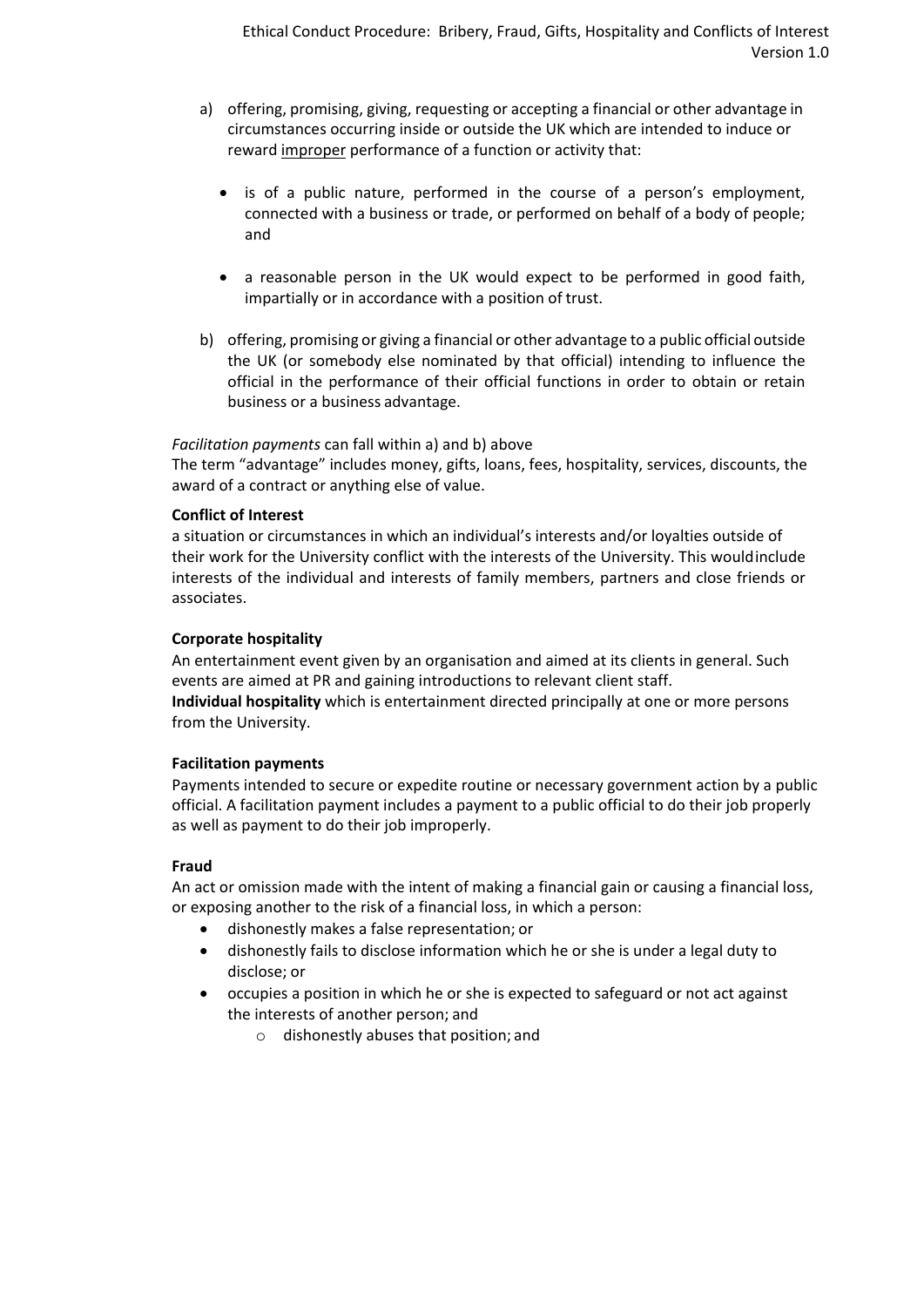Ethical Conduct Procedure: Bribery, Fraud, Gifts, Hospitality and Conflicts of Interest Version 1.0

o intends, by means of that abuse of that position, to make a gain for him or herself or another, or to cause loss to another or to expose another to the risk of loss.

#### **Gift**

- a gift or loan of money, goods or services or combination of these
- the receipt of beneficial terms that are not generally available regarding the procurement of goods or services

#### **Improper**

a) A failure to perform a function or activity in good faith, impartially or in accordance with a position of trust; or

b) not performing the function at all.

In deciding whether a function or activity has been performed improperly outside the UK, any local custom or practice must be disregarded unless it is permitted or required by the written law of the country in which it is performed.

#### **Public official**

Someone who holds a legislative, administrative or judicial position of any kind, whether appointed or elected; someone who exercises a public function for any country or territory (or any subdivision or such a country or territory); or an official of, or agent of, a public international organisation.

#### **4. Procedural Principles**

## **Principles**

- 4.1. The University has no tolerance of **bribery**, **fraud** or other corrupt practices (including domestic or international **tax evasion**) within its operations, and University staff and **associated persons**  must not engage in any form of **bribery**, **fraud** or other corrupt practices in any activity carried out on behalf of the University or which would be liable to be associated with the University. The University will take appropriate action to prevent **bribery, fraud** and other corrupt practices in dealings with the University. No University staff member or **associated person** shall seek a financial or other advantage for the University through **bribery**. No University staff member or **associated person** shall offer, promise, give, request, agree to receive or accept a bribe for any purpose.
- 4.2. The payment or acceptance of **facilitation payments** by University staff and other **associated persons** is unacceptable. The only exceptions are where the individual is in a vulnerable position (for example, where they are travelling and at immediate risk of harm if they do not make such a facilitation payment). In such cases, the payment should be reported in advance or as soon as is reasonably practicable in accordance with the procedures in Section (The Reporting and Investigation Procedures) below.
- 4.3. The University has established systems and procedures which are designed to minimise the incidence of **fraud**, limit its impact and ensure its prompt detection. These systems and processes are embodied in the **Financial Regulations**.
- 4.4. University staff who reasonably suspect that **bribery**, **fraud** or other corrupt practices have occurred or are being attempted are required to report their concerns internally, through the channels described below in Section [4.10.](#page-4-0) The University will investigate, report and record in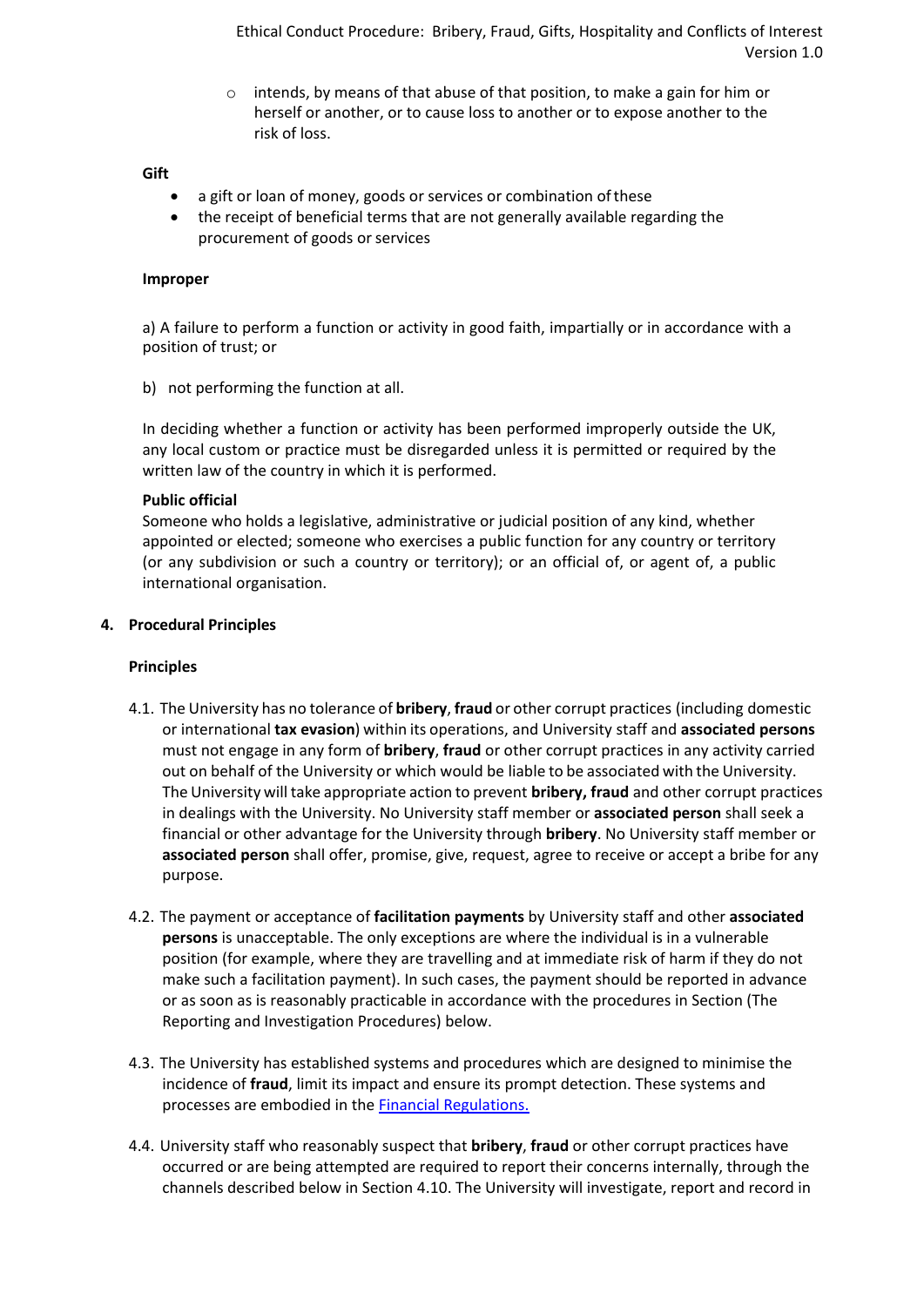accordance with these procedures and any other applicable procedures. Managers should familiarise themselves with the types of **fraud**, and dishonesty and other corrupt practices that might occur within their areas of business for example:

- Approval of fraudulent invoices where no work was done, and the recipient is a friend, family member or acquaintance;
- Award of qualifications to students that are not engaged with the University;
- Obtaining new University or external funding in respect of students who obtained their qualification in the past, and had not undertaken further study;
- Allowing non-students to sit exams or submit work on behalf of students.
- 4.5. Managers should also be aware that certain patterns of behaviour may indicate desire for concealment, for example:
	- Taking few holidays;
	- Resistance to delegation;
	- Resentment to normal discussions of work issues;
	- Frequently working alone late or at weekends.
- 4.6. Managers should consider the risk of **fraud**/**bribery** or other corrupt practice when these patterns of behaviour are apparent in their staff.
- 4.7. Staff should not accept any **gift**s or hospitality which would put them in a position where they might be, or might reasonably be perceived by others, to be or have been, influenced in making a business decision as a consequence of accepting the **gift** or hospitality. Any **gift**s or hospitality the University and its staff offer or receive must always be reasonable and appropriate in the circumstances.
- 4.8. University employees must disclose any personal, financial or beneficial interest which may represent or lead to a **Conflict of Interest as outlined in [4.15,](#page-6-0) [4.16](#page-6-1) and [4.18](#page-7-0) below** or which might reasonably be perceived by others to represent a **Conflict of Interest.**
- 4.9. **Bribery, fraud** or other corrupt practice by University employees will be treated as a serious disciplinary offence, potentially resulting in dismissal without notice and/or legal action. In addition, there might, depending on the circumstances, be a criminal investigation by the police or other relevant authorities.

# <span id="page-4-0"></span>4.10. **Reporting and Investigation Procedures**

# <span id="page-4-1"></span>4.11. **Corporate hospitality**

 Where **corporate hospitality** provided to a staff member is also being provided to people from other organisation (broadly at the level of the University staff member concerned), and is directed equally to those persons, the potential for this to represent **bribery** or a **Conflict of Interest** is not considered to be high. This is always subject to the level of corporate hospitality being appropriate for the event (e.g. hospitality should not include the company providing accommodation or significant travel provisions free of charge).

a) All **corporate hospitality** proposed to University employees must be pre-authorised in writing by the employee's line manager using the form attached at Annex 1. The completed form must be submitted to Governance and Risk Assurance by the line manager via email t[o](mailto:secretariat@surrey.ac.uk) [secretariat@surrey.ac.uk](mailto:secretariat@surrey.ac.uk) (with a copy to the employee).

b) **Corporate hospitality** from an organisation (or its parent company) which is in receipt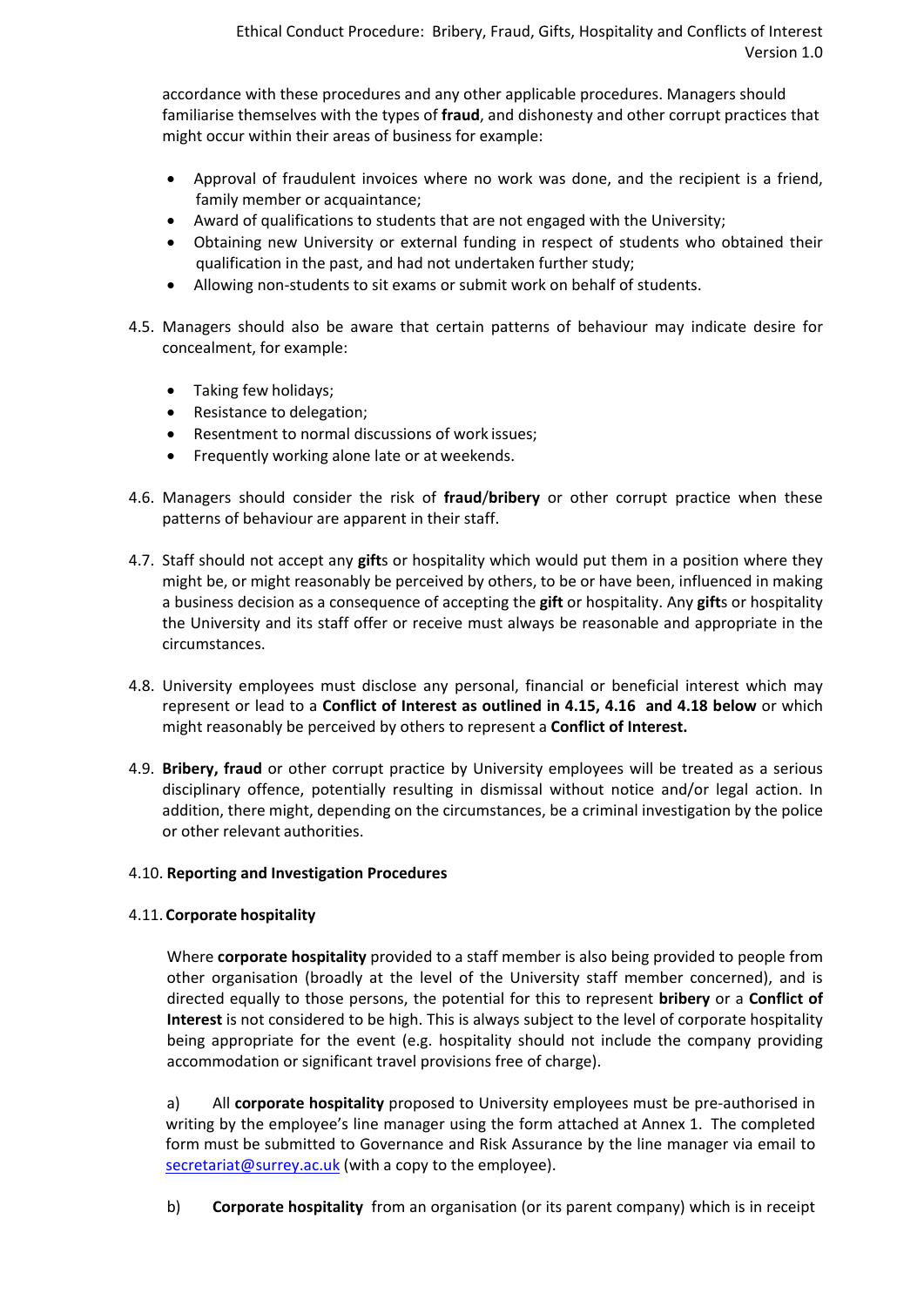of or has recently submitted tender documentation to the University or is otherwise involved in a tender process (or would reasonably be expected to be involved in a contemplated tender process) with the University should not be accepted by employees who are decision makers, or who can influence the outcome of a tender process.

c) Discretion should always be exercised when accepting **corporate hospitality** as the organisation offering the hospitality (including other divisions or the parent company thereof) may be tendering to another part of the University.

# <span id="page-5-2"></span>4.12. **Individual Hospitality**

a) Individual hospitality is acceptable if it simply reflects the reasonable and ordinary course of the "job in hand", which would therefore not be considered inappropriate, extravagant or unusual by a reasonable person (e.g. a business meal when University staff are visiting a company). In such cases, no pre-authorisation or declaration is required. In considering whether hospitality is inappropriate, extravagant or unusual, reference should be had to the seniority of the employee and whether their role is externally facing and/or ambassadorial in nature.

b) Individual hospitality on a larger scale **should not be accepted**, as it could represent an attempt by the company to secure or reward favourable treatment by the University. This is all the more of a concern than for corporate hospitality of the type described in Section [4.11](#page-4-1)  above, as in the case of individual hospitality, the staff member concerned would appear to be singled out for special treatment by the prospective provider of the hospitality.

# <span id="page-5-0"></span>4.13.**Acceptance of Gifts**

a) No member of staff in the course of their engagement by the University may accept any **gift** of money or vouchers (e.g. book tokens). This does not include schemes run by the University to reward employee performance or conduct.

<span id="page-5-1"></span>b) Reasonable small tokens (e.g. inexpensive promotional items or seasonal **gifts**), from an organisation or individual (including students) may be accepted provided they do not give rise to the risk of: influencing the business or academic judgement of the intended recipient of the **gift;** place the intended recipient under any obligation; or a reasonable perception of the **gift**  representing **bribery** or other corrupt practice, or giving rise to a **Conflict of Interest** on the part of the intended recipient. If there is any doubt, the **gift** must be refused. Such small tokens are defined as being less than £50 in value for an individual item, below £100 cumulative value per annum.

c) Any **gifts** received above the above thresholds should normally be returned to the donor concerned. Where, exceptionally, it is considered that this might cause offence, or might be impossible or otherwise present a material difficulty, the matter should be referred to the University Secretary and General Counsel (USGC) at the earliest opportunity. The USGC, liaising where appropriate with other members of the Senior Management Team, will determine what further appropriate action should be taken, for example whether the **gift** can be accepted as University property, or could be donated to charity.

d) Any **gifts** offered or made to University employees referred to in (b) should be reported to Governance and Risk Assurance using form at Annex 2, even where the gift is not accepted or is returned. Once completed, the line manager should submit the completed form to Governance and Risk Assurance via email to [secretariat@surrey.ac.uk.](mailto:secretariat@surrey.ac.uk) A record of such **gifts**  will be kept by Governance and Risk Assurance to help to identify trends that may give rise to concerns.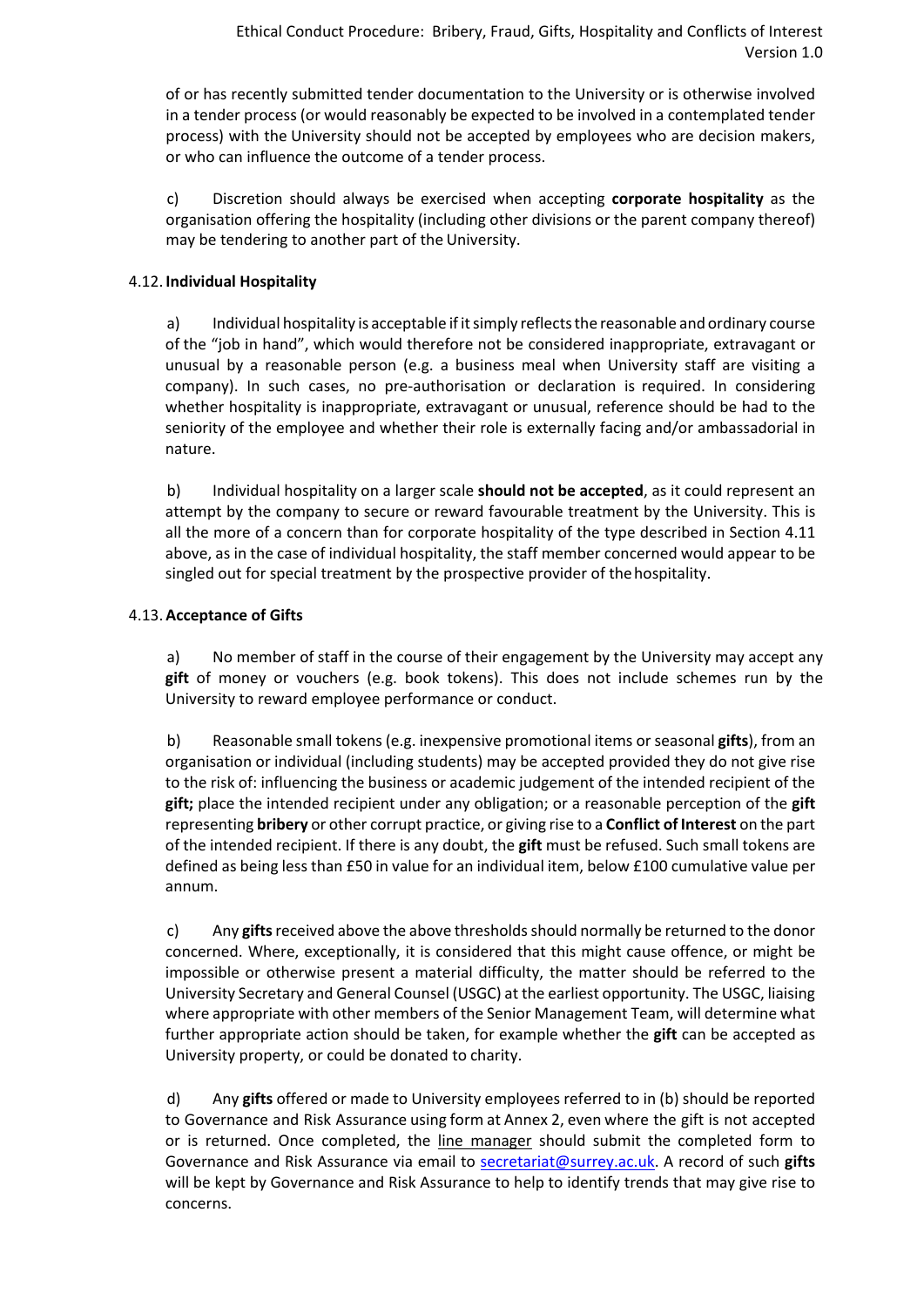e) *Reciprocation*: Should staff be offered hospitality or **gifts**, it should be borne in mind that it is fairly common practice for such gifts to be reciprocated, or for reciprocation to be expected by the party making the gift. Therefore, any hospitality or **gifts,** above the thesholds set out a[t 4.13](#page-5-0)[b\)](#page-5-1) above, that cannot or would not be reciprocated should not be accepted.

# 4.14.**Making Gifts – Students**

Students are advised that, should they wish to make a personal **gift** to a member of staff (as defined in 2.1 above), they should do so after their programme of study has been completed and the results have been announced. Students should be aware of the relevant guidelines to staff on the acceptance of **gifts** as set out at section [4.13](#page-5-0) above.

# <span id="page-6-0"></span>4.15. **Outside businessInterests**

a) All staff must avoid situations which may lead to a **Conflict of Interest** or a reasonable perception of such a conflict having arisen. This would include a commercial or business interest outside of the University of (directly) the staff member or(indirectly) a relative, partner or close friend or associate of the staff member, which interest could conflict with their obligations to the University or the best interests of the University and/or give the outside business an inappropriate competitive advantage as a result of the member of staff's work with the University.

b) An actual or potential Conflict of Interest must be reported to an employee's line manager as soon as it is identified.

c) On an ongoing basis, University staff must record all direct and indirect outside interests of which they are aware in other companies or businesses that the University or its related companies do business with, are proposed to do business with or are likely to do business with in the future using the online [Declaration of Interest f](https://www.surrey.ac.uk/surreynet/departments/secretariat/ethical-conduct/declaration/)orm (a copy of which can be found at Annex 3). The line manager should send completed form to Governance and Risk Assurance via email to [secretariat@surrey.ac.uk.](mailto:secretariat@surrey.ac.uk) Failure to make such a disclosure at the appropriate time may be treated as a disciplinary matter.

d) Governance and Risk Assurance will keep a register of relevant disclosed interests and, in conjunction with the employee's line manager and other senior staff, give consideration to any appropriate additional measures to mitigate against the risk, perception or effect of a Conflict of Interest. This might, include, for example, additional measures with regard to the procurement process such as the member of staff concerned not being permitted any involvement or influence on any relevant procurement decisions.

e) Current or former students or employees may be potential suppliers, customers or business partners through interests outside of their role (or previous role) at the University. Whilst it is acknowledged that forming future business contacts through their role at the University is natural and not inappropriate, it is important that, as a result of their involvement with the University, they do not receive or expect to receive special consideration or treatment. If their 'inside knowledge', for instance, appearsto give them an unfair competitive advantage or other inappropriate preferential treatment, appropriate measures may be put in place to ensure fair competition and treatment among their competitors.

# <span id="page-6-1"></span>4.16. **Conflict of Interests – Personal Conflicts**

University staff should avoid dealing with the University's suppliers and customers outside of their work for the University if there is potential for thisto make them or the University obliged or to feel obliged, or reasonably create an expectation of such an obligation, to the supplier or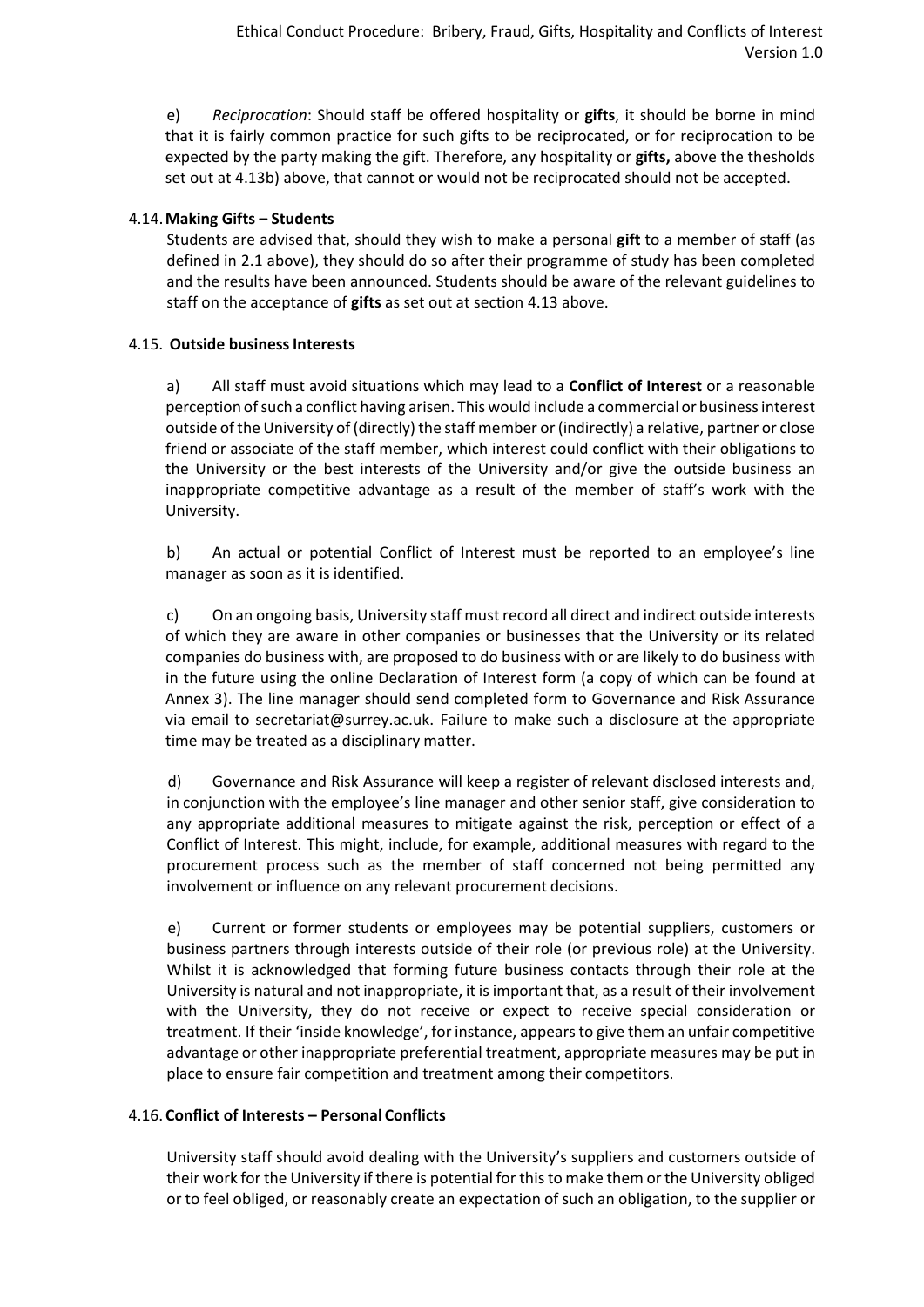customer in the course of their work for the University.

Where such relationships are unavoidable, it is essential that staff do not deal with such third parties outside of work outside of standard market practice (e.g. unusual preferential rates or prices), in a manner which could be perceived to be a reward for actions or omissions in the course of their work on behalf of the University.

# 4.17.**Bribery and Fraud**

Duty to Report Suspicions:

All staff members and students are required to notify immediately the USGC [\(s.litchfield@surrey.ac.uk\)](mailto:s.litchfield@surrey.ac.uk) of any reasonable suspicion of **bribery**, **fraud**, or other corrupt practices. Such notifications should be made in writing (in strict confidence) and should include a brief description of the concern, the estimated scale or scope for loss, any evidence supporting the concern, and details of the suspected perpetrator/s.

Reports made to the USGC under the above procedures will be considered for treatment as a disclosure under the University's [Public Interest Disclosure Policy, w](http://www.surrey.ac.uk/about/corporate/policies/public_interest_disclosure_whistleblowing_policy.htm)here made by an employee or worker of the University.

Where a report has been made under this part of this procedure, the USGC will appoint an appropriate investigator. The investigator will make recommendations to the USGC. In most cases these recommendations will include:

- Whether there is a case to answer; and
- Suggested next steps in terms of action or further consideration.

# <span id="page-7-0"></span>4.18. **Intellectual Property conflicts of interest**

- 4.18.1. It is the University's aim to encourage and facilitate the successful exploitation of intellectual property (IP). The University's [Intellectual Property Code](https://www.surrey.ac.uk/sites/default/files/intellectual-property-code.pdf) sets out the University's rules and expectations regarding IP and provides guidance on the University's policy and procedures on matters of creation, protection, exploitation and remuneration in respect of IP and inventions in which the University has an interest or would expect to have an interest.
- 4.18.2. The University would normally expect to own IP and inventions created in the course of an employee's employment with the University, and this is the default position under the law and the University's Intellectual Property Code. The University would commonly also expect to own IP and inventions created by other (i.e. non-employed) staff members in the course of agreed work for the University (e.g. as consultant or through a consultancy company), under the terms of their engagement. Particular attention and consideration therefore need to be given to situations involving engagement by the University of thirdparty businesses in which a staff member has a direct or indirect personal interest. For example, this would most clearly be the case where an employee of the University also does work for the University in a non-employed capacity, such as through a consultancy company in which they have a direct or indirect personal business interest, when the staff member would otherwise be able to undertake the work in the ordinary course of their employment by the University. If the terms of the engagement are proposed to or do vest ownership of IP or inventions in the employee or a third-party business in which they have a direct or indirect personal interest, then the question arises as to why the work is not undertaken by the staff member as a University employee, especially given a proposal is that any IP and inventions created will not belong to the University. This would be an example of a **Conflict of Interest**, as the University's interests and those of the staff member concerned are not aligned.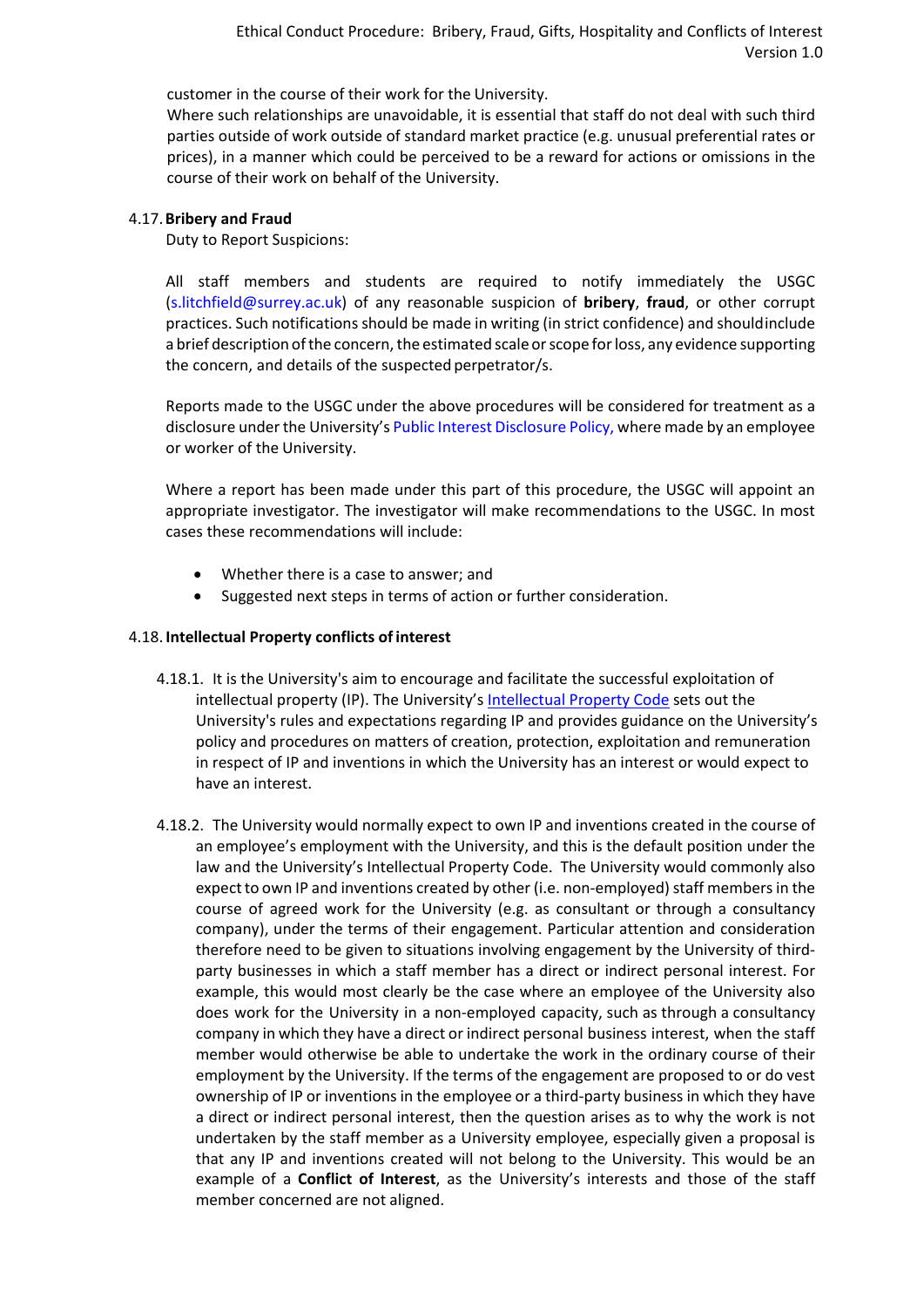- 4.18.3. Accordingly, employees of the University **must not**, save as provided below, agree any arrangement between the University and a business in which they have any direct or indirect personal interest, which purports to vest legal or beneficial ownership of any IP or invention otherwise than in the University.
- 4.18.4. Where such an arrangement as described above is being considered or proposed, and the IP and invention ownership under the arrangement would deviate from the usual expectations of the University summarised above, any direct or indirect personal interest in the business of the University employee concerned must be disclosed to their line manager in advance as a Conflict of Interest, together with any specific proposal and business justification as to IP and invention ownership. A decision will then be made by the staff member's line manager, in consultation with the Executive Dean (where applicable) and the USGC. This should be done via the Conflict of Interest declaration procedure referred, with additional information regarding IP and invention ownership.
- 4.18.5. Inventions made in the course of a staff member's employment by the University belong to the University. Staff shall at the request and at the cost and with the necessary support and advice of the University take all reasonable steps to enable the University to create, assert and defend its Intellectual Property rights in such Inventions (including without limitation in the application for and prosecution and maintenance of appropriate protection, such as patent cover, for such Inventions). Affected Parties shall at all times at the request and at the cost of the University take all reasonable steps to maintain the confidentiality, registrability and exploitation of any IP. No disclosure of any potentially patentable or confidential information shall be made except on approved terms.

# 4.19. **Responsibilities of the USGC**

The USGC has responsibility for implementing this Procedure, monitoring compliance and ensuring that it is regularly reviewed. As such their responsibilities will be:

- a) to ensure that reported incidents of **bribery**, **fraud** and other corrupt practices are recorded in the Corruption Report log and that incidents are investigated and reported in accordance with Section [4.10](#page-4-0) above;
- b) to compile an annual report for Audit & Assurance Committee on the implementation of this Procedure and the outcomes of any risk assessment, due diligence and any incidents of reported **bribery**, **fraud** and other corrupt practices and to recommend any changes to this Procedure which may become appropriate;
- c) to ensure that University documents and procedures (including those relating to procurement, fundraising and terms and conditions of employment) reflect this Procedure;
- d) to co-ordinate the University's response to any investigation or charge under anti**bribery,** corruption or **fraud** legislation;
- e) to ensure communication ofthe University'szero tolerance on **bribery**, **fraud** and other corrupt practices to all staff and **associated persons** and to deliver training to staff where appropriate;
- f) to oversee the **bribery**, **fraud** and other corrupt practices risk assessment and the conduct of due diligence into significant transactions;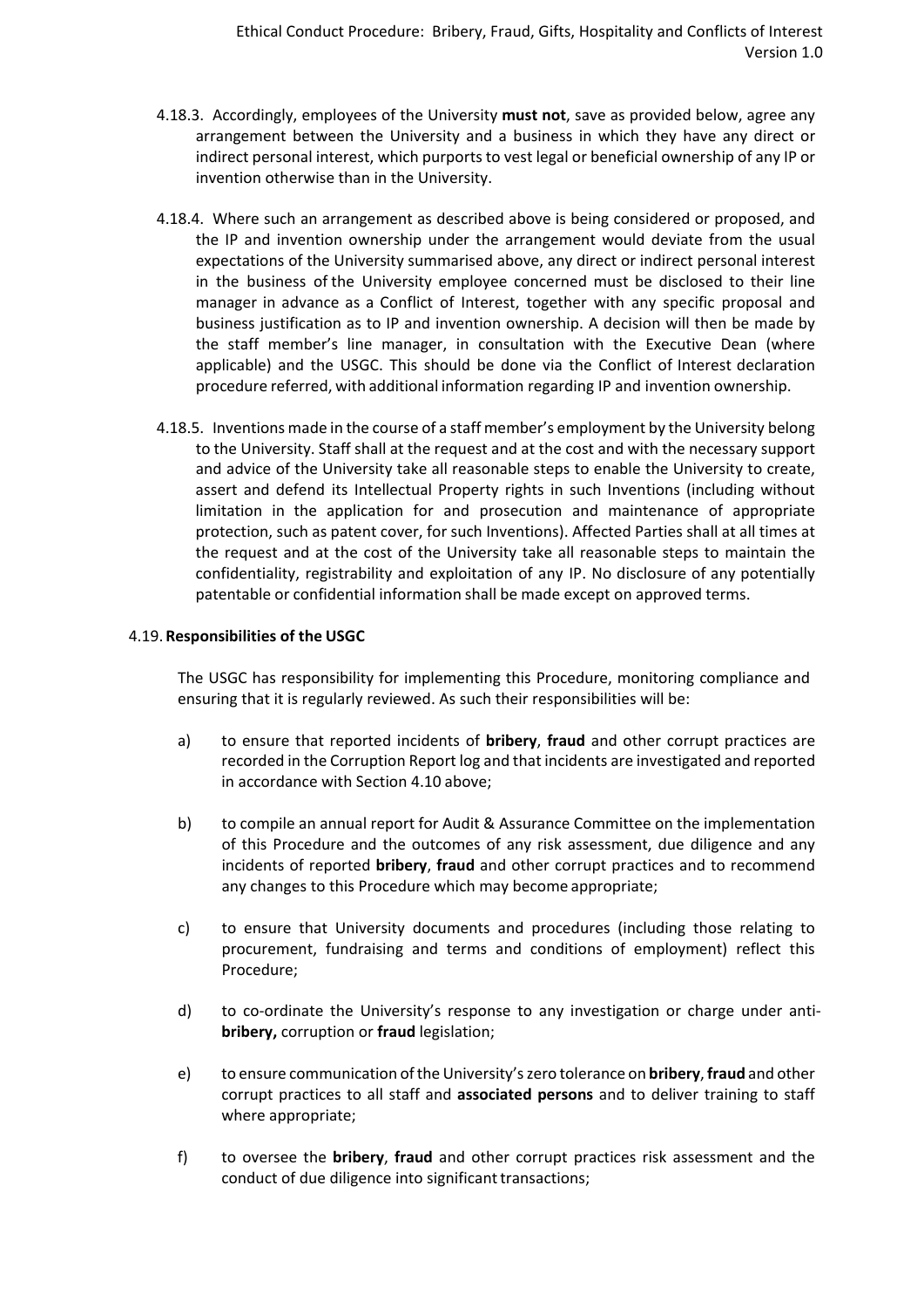- g) to maintain and monitor a register of **Gifts** and Hospitality;
- h) to maintain and monitor a register of employees' outside interests; and
- i) to have due regard to the OfS *Terms and conditions of funding for higher education institutions* [\(https://www.officeforstudents.org.uk/publications/terms-and](https://www.officeforstudents.org.uk/publications/terms-and-conditions-of-funding-for-higher-education-institutions/)[conditions-](https://www.officeforstudents.org.uk/publications/terms-and-conditions-of-funding-for-higher-education-institutions/) [of-funding-for-higher-education-institutions/\)](https://www.officeforstudents.org.uk/publications/terms-and-conditions-of-funding-for-higher-education-institutions/).

Where appropriate, one or more of the above responsibilities may be delegated to an appropriate staff member for whom the USGC is directly or indirectly responsible.

## **5. Governance Requirements**

## 5.1 **Governance**

- 5.1.1.Overall responsibility for the implementation of this Procedure lies with Executive Board. The commitment to preventing **bribery**, **fraud** and other corrupt practices shall be clearly communicated to staff and **associated person**s by Executive Board or by its nominees.
- 5.1.2. The nature and extent of risk relating to **bribery**, **fraud** and other corrupt practices shall be regularly assessed by way of a risk assessment and appropriate procedures to prevent **bribery**, **fraud** and other corrupt practices, including proportionate preventative and detective internal controls and effective reporting procedures shall be implemented to reflect the outcomes of the risk assessment.
- 5.1.3. Council, through Audit and Assurance Committee has oversight to ensure the University has a satisfactory Procedure on fraud and irregularity in place, including being notified of any significant action taken under that Procedure and to be aware of patterns and trends as they develop

# 5.2. **Implementation: Communication Plan**

- 5.2.1 All external members of Council and Audit and Assurance Committee undertake regular and relevant bribery and fraud training. Annually the University reviews its Ethical Conduct Risk Assessment which it presents to Audit and Assurance Committee.
- 5.2.2 The University will seek to ensure that its bribery prevention policies and procedures are embedded and understood throughout the organisation through internal communication and training to staff and employees and external communication to third parties acting on the University's behalf.
- 5.2.3 Staff are also required to undertake the UK Law module on the Staff Development site. Training records are maintained on employees' HR Self Service records.
- 5.2.4 There will be a leaders alert:
	- Informing staff of the move of this former policy to a procedure;
	- Reminding staff of:
		- o The reporting procedures under this procedure;
		- o The duty on all staff members (and students) to report suspicions; and
		- o Relevant training.

## 5.3. **Implementation: Training Plan**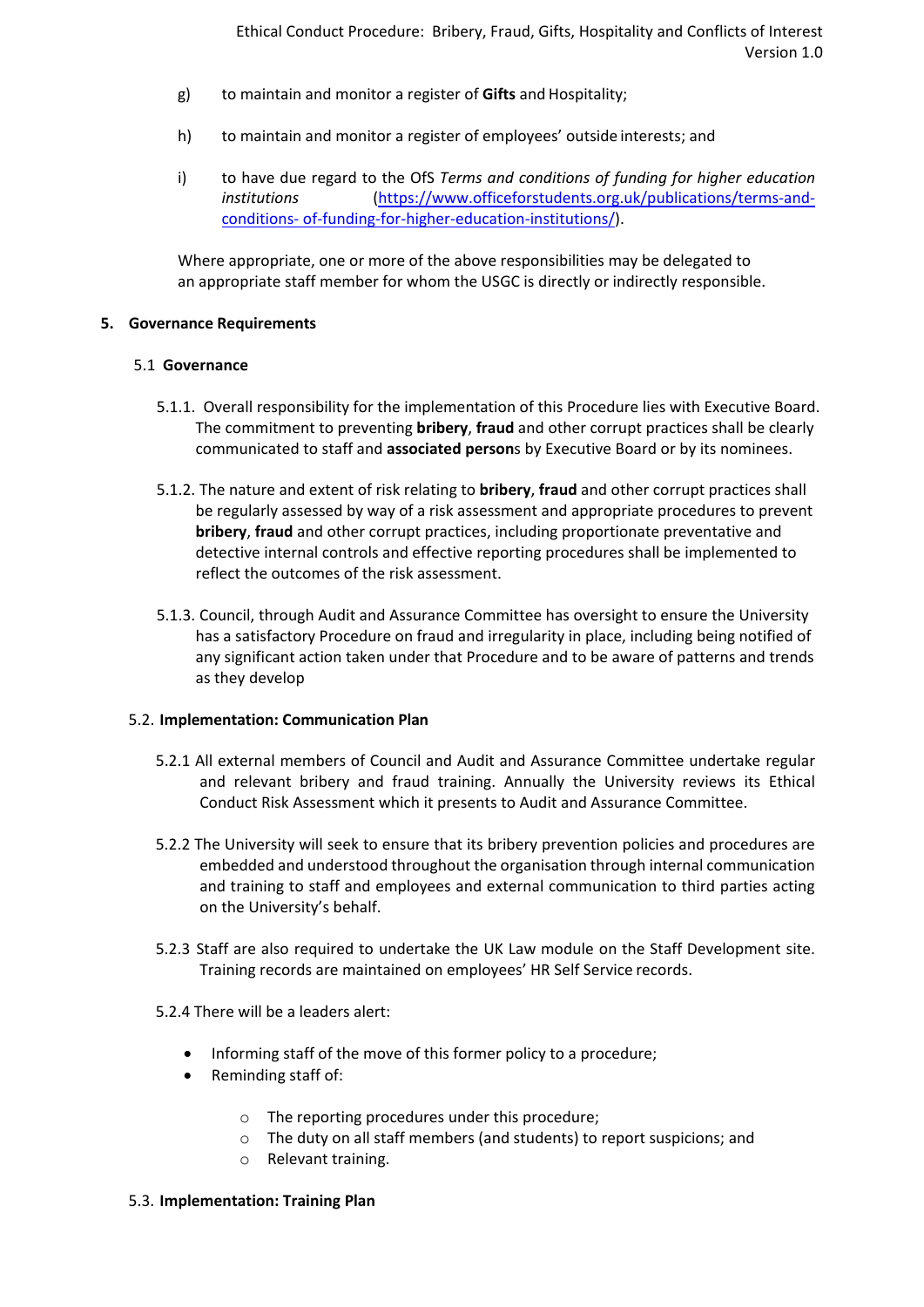- 5.3.1. Where risk assessments indicate a significant risk of **bribery**, **fraud** and/or other corrupt practices, due diligence shall be conducted prior to proceeding with the relevant transaction. Specific training for those deemed most likely to encounter **bribery**, **fraud**  and other corrupt practices will be given.
- 5.3.2. As above, the UK Law module will continue to be required.

# 5.4. **Review**

- 5.4.1. This procedure will be reviewed:
	- Where a legal or policy change requires; and
	- In any event every three years

## 5.5. **Legislative Context and Higher Education Sector Guidance or Requirements**

This Procedure is intended to assist the University in:

- 5.5.1.complying with the Bribery Act 2010;
- 5.5.2.complying with the Fraud Act 2006;
- 5.5.3.complying with the Criminal Finances Act 2017, in particular Part 3 of that Act which created two new corporate offences of failure to prevent facilitation of tax evasion;
- 5.5.4.meeting its obligations to the Office for Students under the Terms and conditions of funding for higher education institutions (which are updated on a yearly basis);
- 5.5.5.demonstrating compliance with the good practice set out in the CUC Guide for Audit Committee members (2008) and Governing Bodies(2009);
- 5.5.6. demonstrating compliance with all relevant University Policies and Procedures, applicable laws and regulatory requirements.

# 5.6. **Sustainability**

- 5.6.1. There is no environmental impact of this policy, save for the usual electrical resources used for its creation and viewing.
- 5.6.2. It is hoped that the availability of convenient electronic reporting forms will mean that use of resources associated with using hard-copy forms will be reduced.

## **6. Stakeholder Engagement and Equality Impact Assessment**

- 6.1. An Equality Impact Assessment was completed on 28 March 2022 and is held by the Authorised Coordinator.
- 6.2. Stakeholder Consultation was completed, as follows:
	- The USGC was consulted throughout March and April 2022 while updating this procedure.
	- Governance was consulted in relation to the move to the POPP.
	- Health and safety were consulted and are satisfied that health and safety implications have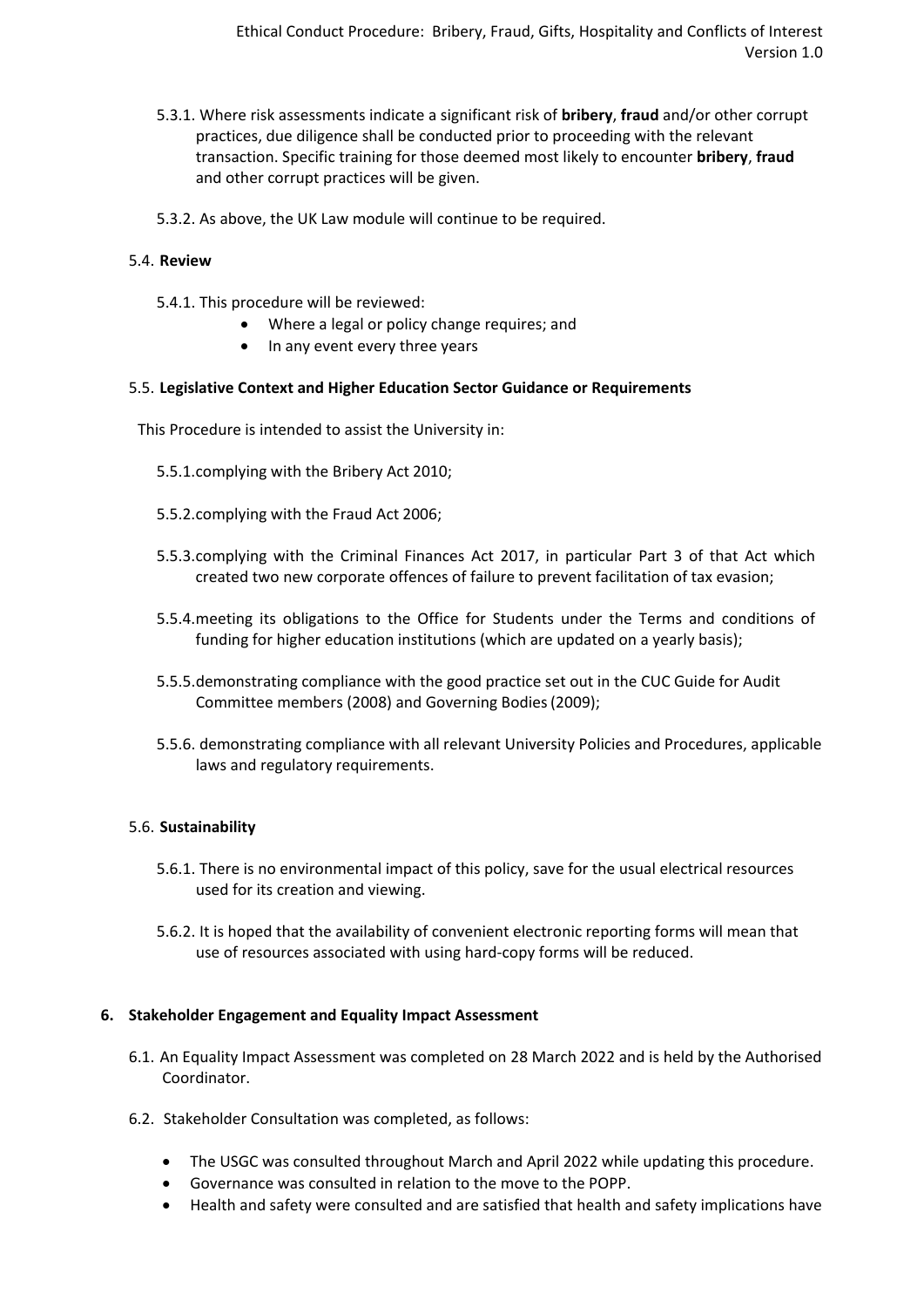Ethical Conduct Procedure: Bribery, Fraud, Gifts, Hospitality and Conflicts of Interest Version 1.0

been considered during the drafting and are incorporated (where necessary) into this procedure.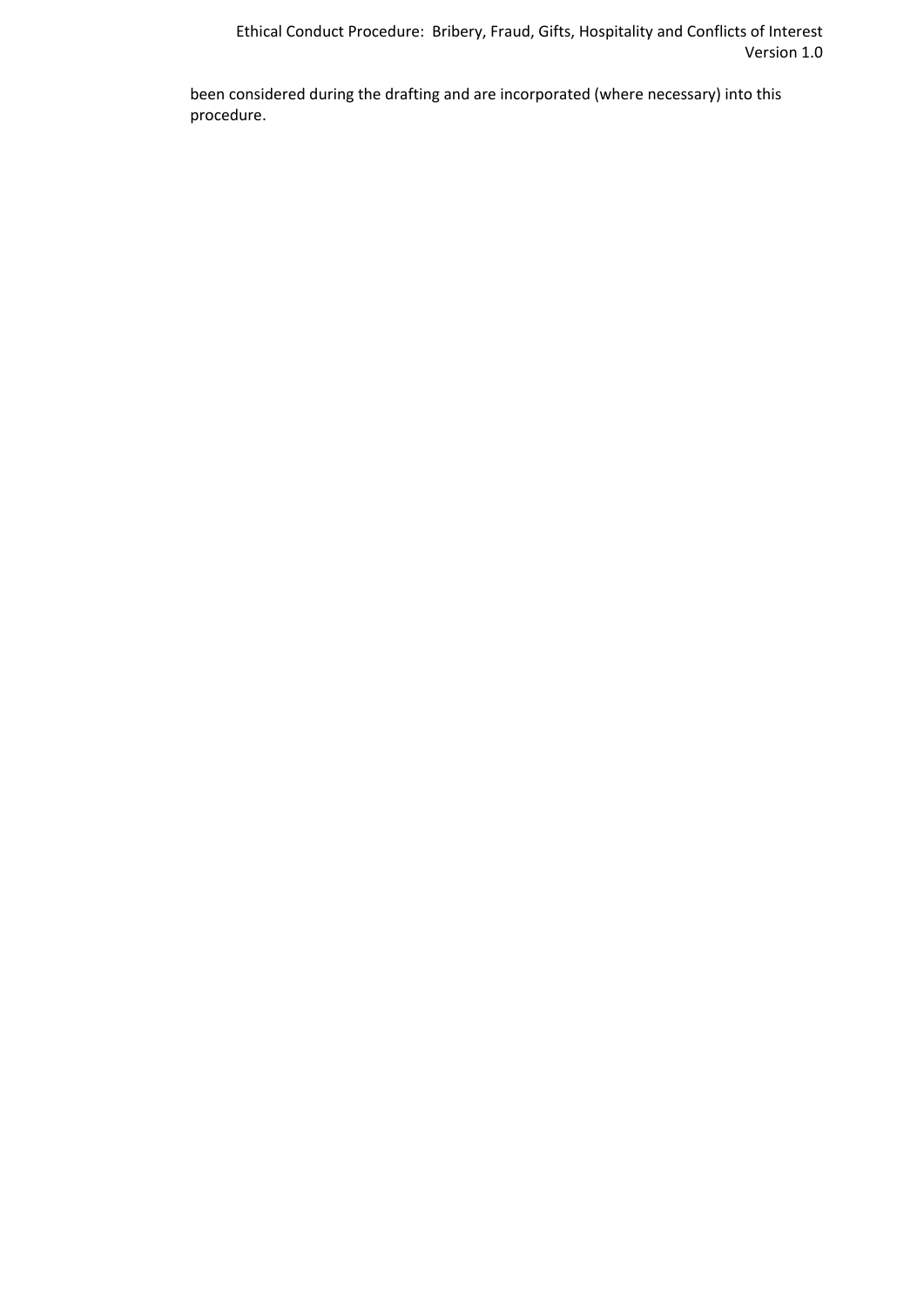## **Annex 1 - Record of Offer of Hospitality**

## **PART A – For completion by Employee**

This form should be completed whenever an employee is offered any form of corporate hospitality. Employees do not need to declare offers of individual hospitality which simply reflects facilitation of business in hand e.g. a business meal (see Section [4.11](#page-4-1) and [4.12](#page-5-2) of the Ethical Conduct Procedure).

Instructions: once you have completed this form, it must then be sent to your line manager with the request to send with approval or recommendations to [secretariat@surrey.ac.uk](mailto:secretariat@surrey.ac.uk)

| Date of offer                                                                        |  |
|--------------------------------------------------------------------------------------|--|
| Name of employee                                                                     |  |
| Employee email address                                                               |  |
| Job title                                                                            |  |
| Faculty / Department                                                                 |  |
| Description of hospitality                                                           |  |
| Has the hospitality already<br>been provided?                                        |  |
| Detail of why the hospitality was offered /<br>provided to the employee              |  |
| Estimated value of hospitality                                                       |  |
| Supporting documentation to evidence how<br>the above estimated value was calculated |  |
| Name of Donor                                                                        |  |
| <b>Address of Donor</b>                                                              |  |
| Relationship of Donor to the University                                              |  |
| Is the Donor currently in receipt of or<br>tendering for work with the University?   |  |
| Is the employee involved in this<br>procurement process, if so how?                  |  |

## **PART B – For Completion by Line Manager**

**The Line Manager should reject any submissions:** 

- **Where no estimated value is included in the employee submission; or**
- **Where the submission is incomplete.**

| Approved / Not approved |  |
|-------------------------|--|
|                         |  |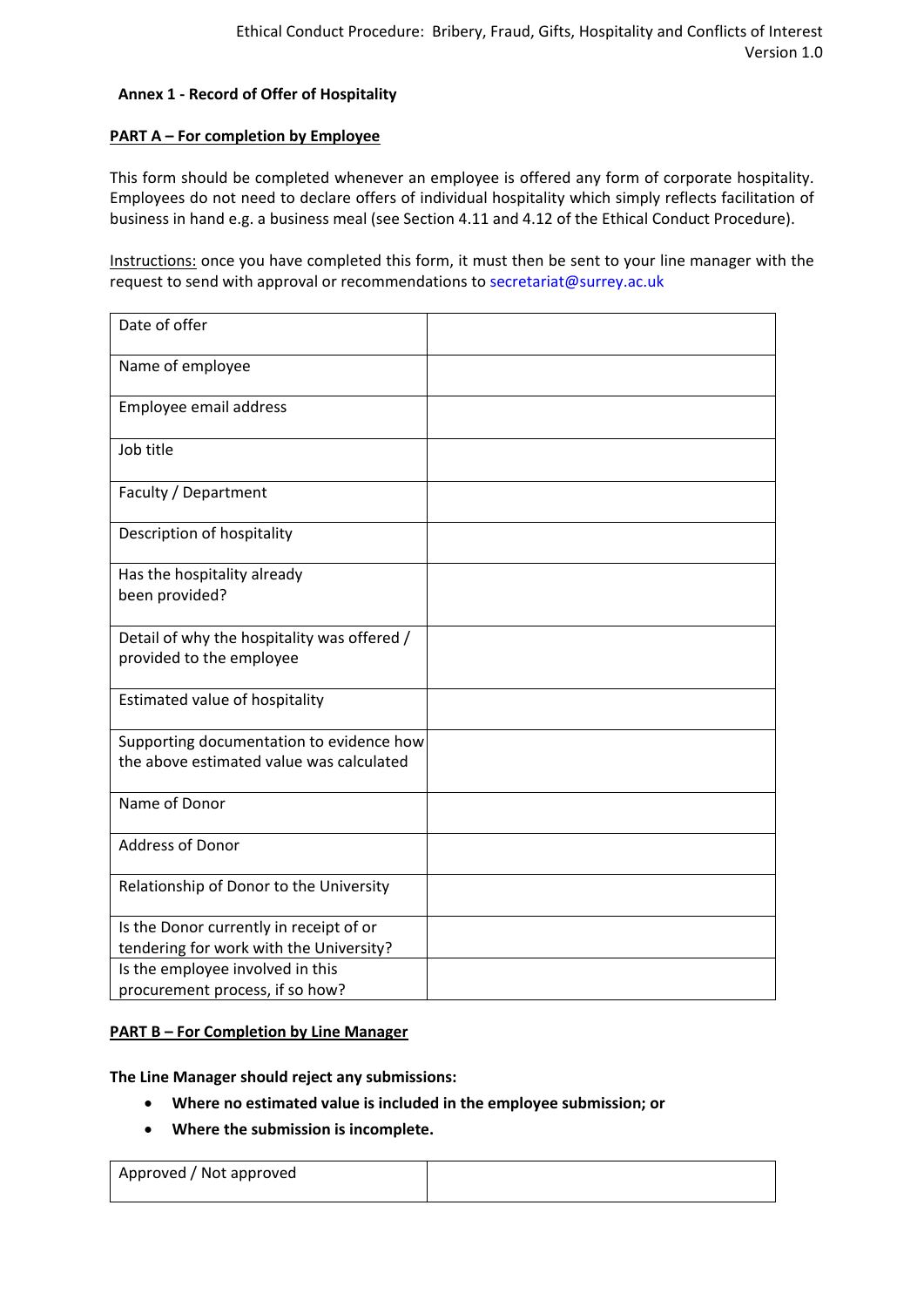| Comments, which must include:                                                                                                                        |  |
|------------------------------------------------------------------------------------------------------------------------------------------------------|--|
| 1. Reasons for approving acceptance<br>of hospitality that has already been<br>accepted                                                              |  |
| 2. Reasons for any approval of<br>hospitality in excess of the financial<br>levels as stated in the University's<br><b>Ethical Conduct Procedure</b> |  |
| Line manager (name)                                                                                                                                  |  |
| Date of approval                                                                                                                                     |  |

**Data submitted via this form will be handled in line with the University of Surrey's Information Management Policies and Procedures.**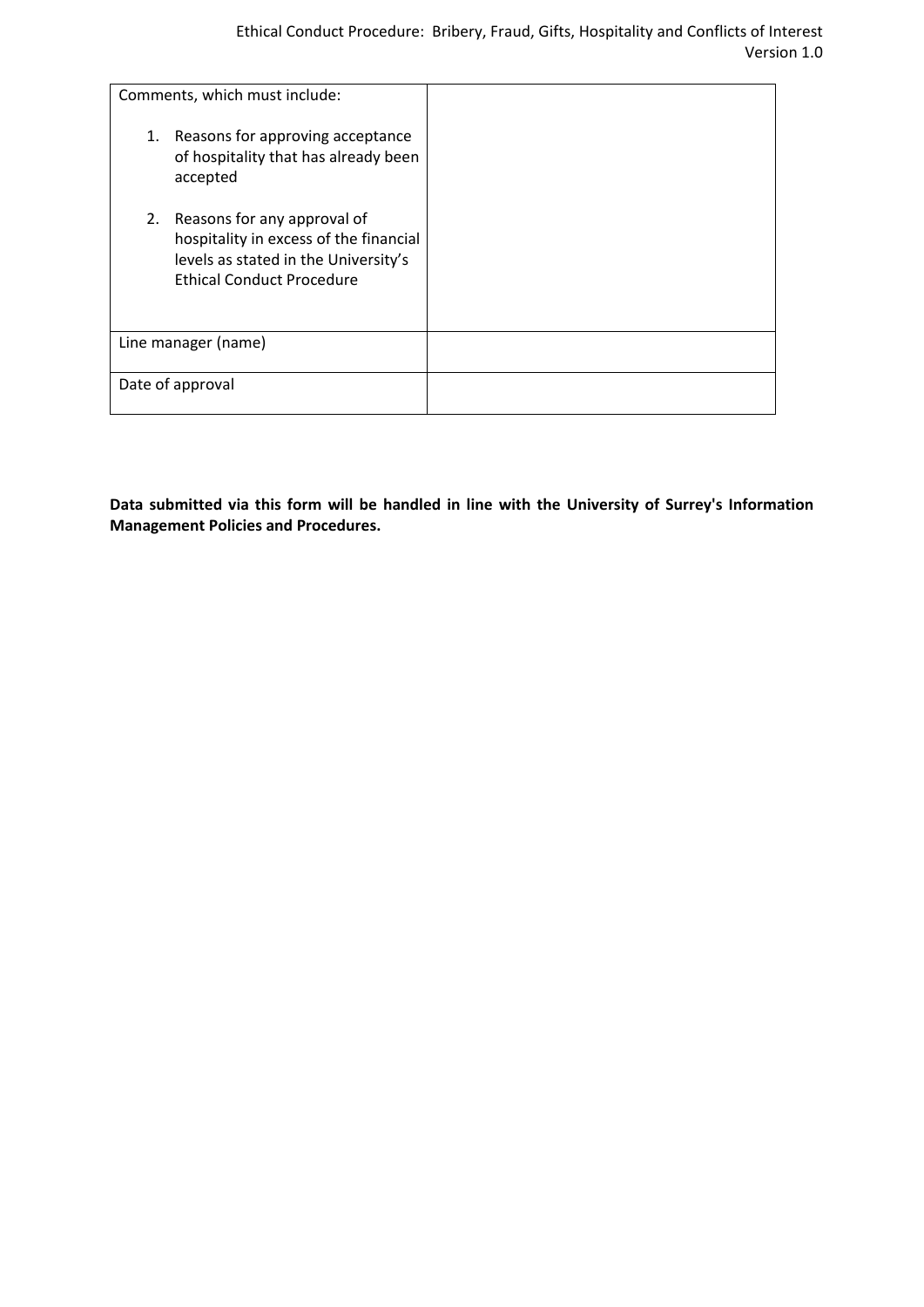## **Annex 2 - Record of Gifts**

## **PART A – For completion by Employee**

This form should be completed whenever an employee is offered any form of gift other than a small token, inexpensive promotional item or seasonal gift. Small gift as defined in the Ethical Conduct Procedure. Please refer to section [4.13 .](#page-5-0)

Instructions: once you have completed this form, it must then be sent to your line manager with the request to send with approval or recommendations to [secretariat@surrey.ac.uk](mailto:secretariat@surrey.ac.uk)

| Date of offer                                                                           |          |
|-----------------------------------------------------------------------------------------|----------|
| Name of employee                                                                        |          |
| Job title                                                                               |          |
| University email                                                                        |          |
| Faculty / Department                                                                    |          |
| Description of gift                                                                     |          |
| Has the gift already been provided?                                                     |          |
| Detail of why the gift was offered /<br>provided to the employee                        |          |
| Estimated value of gift                                                                 |          |
| Supporting documentation to evidence<br>how the above estimated value was<br>calculated |          |
| Name of Donor                                                                           |          |
| <b>Address of Donor</b>                                                                 |          |
| Relationship of Donor to the University                                                 |          |
| Was gift was returned                                                                   | Yes / No |
| Reason given for the return                                                             |          |

# **PART B – For Completion by Line Manager**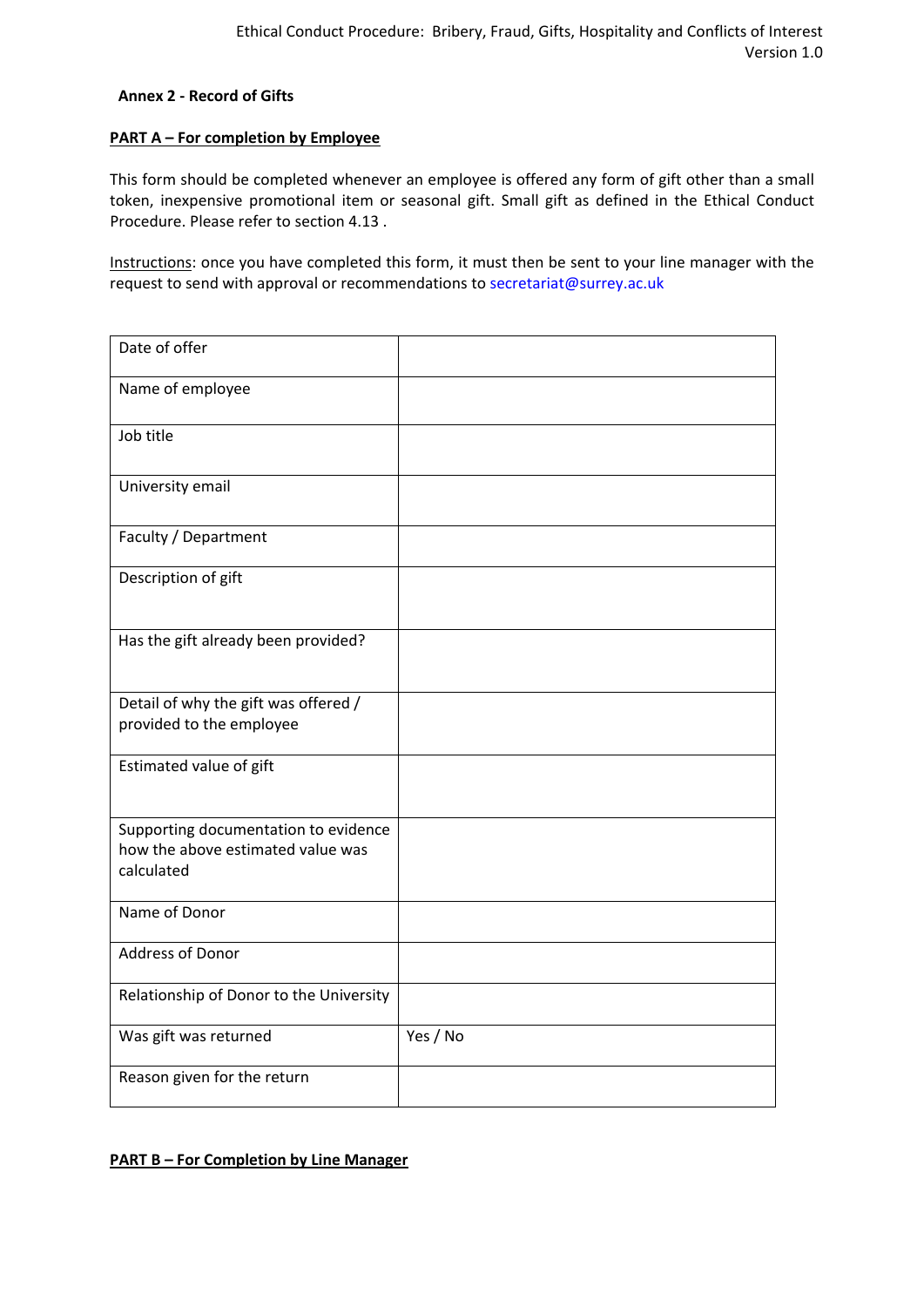**The Line Manager should reject any submissions:**

- **Where no estimated value is included in the employee submission; or**
- **Where the submission is incomplete.**

| Approved / Not approved                                                                                                                                                      |  |
|------------------------------------------------------------------------------------------------------------------------------------------------------------------------------|--|
| Comments, which must include:                                                                                                                                                |  |
| 1. Reasons for approving<br>acceptance of gifts that<br>have already been<br>accepted                                                                                        |  |
| Reasons for any<br>2.<br>approval of gifts in<br>excess of the financial<br>levels as stated in the<br>University's Ethical<br><b>Conduct Procedure</b>                      |  |
| 3. Details of who the gift is<br>to be donated to, when<br>gifts which are to be<br>accepted, but not<br>returned to the donor,<br>for example to prevent<br>causing offence |  |
| Line manager (Name)                                                                                                                                                          |  |
| Date of approval                                                                                                                                                             |  |

**Data submitted via this form will be handled in line with the University of Surrey's Information Management Policies and Procedures.**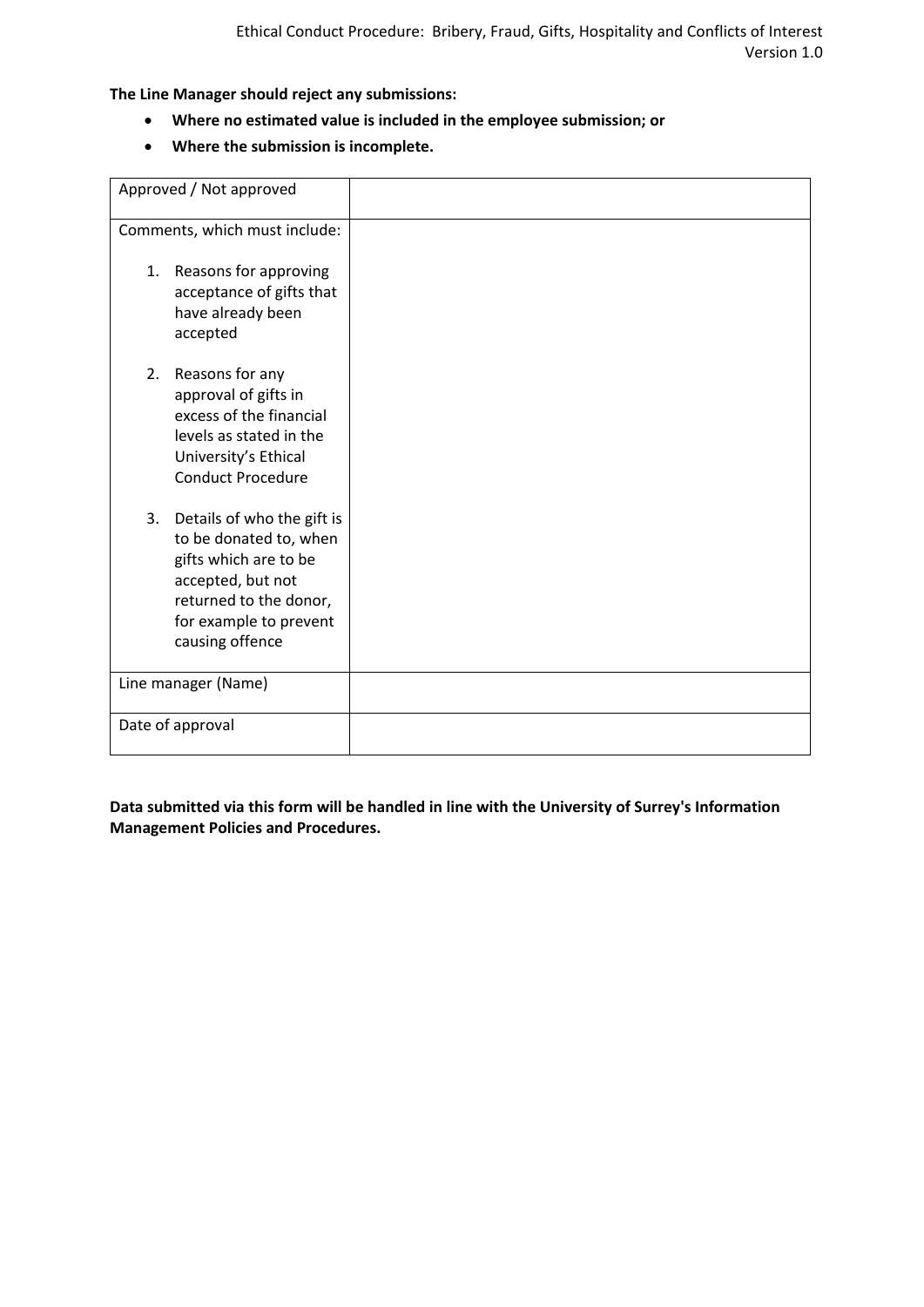# **Annex 3 - Declaration of Conflict of Interests**

# **This form should be completed by University staff in accordance with the University's Ethical Conduct Procedure (see Section [4.15,](#page-6-0) [4.16](#page-6-1) and [4.18](#page-7-0) in particular).**

The University requires information about outside activities and interests of its employees that may represent or give rise to a conflict of interest with their work for the University, or might reasonably be perceived to do so.

A disclosable conflict of interest or perceived conflict of interest will arise where an individual has any direct or indirect interest (e.g. personal, financial or business) outside of the University of Surrey which are or may conflict with, or not be entirely consistent with, the interests of the University of Surrey in the University's business dealings or activities. If the individual's decision making, influence or other involvement in any capacity on behalf of the University of Surrey is or might be in conflict with or affected by such outside interests, a conflict of interest will exist. A perception of such a conflict will arise where an objective and reasonable person looking in, with relevant background knowledge of material facts, would perceive that a conflict existed, even if the individual does not think a conflict exists.

# *Examples of such conflicts of interests would include (without limitation):*

- Where an individual, or any member of the individual's family, close friend, associate or partner (each an "**Associate**"):
	- $\circ$  owns shares in a company or owns a business (other than holding up to 5% of shares in a listed company); and/or
	- o is a director or other officer of a company or other legal entity; and/or
	- $\circ$  exercises day to day management of a company, other legal entity or business; and/or
	- $\circ$  otherwise has voting rights or the ability to influence the running or decisions of a company, legal entity or business,

*in each case which is doing, is likely to do, intends to do or proposes in future to do, business with the University;*

- Where there is, or there is the potential for there to be, direct or indirect personal gain of an individual or an Associate as a result of the University doing business with a third-party business (e.g. a private company, partnership or sole trader) in which that individual or their Associate has an interest;
- Where there is, or there is the potential for there to be, any decision of the University to do business with a third party business (e.g. a private company, partnership or sole trader) in which an individual or their Associate has an interest, where the individual is involved in or could influence the University's decision;
- Where an individual is privy to information as a result of their work for the University which could give a competitive advantage to a business in which they or their Associate has an interest in relation to prospective business with the University; and/or
- Where an individual is in a position to directly or indirectly enhance their career or the career of others with whom they are personally involved as a result of the University doing business with a third party in whom they or their Associate have any interest.

## **If in any doubt, you should disclose.**

**Please note that, in the case of University employees who hold board appointments in a company in which the University holds 50% or more of the voting shares and therefore has a majority controlling interest) need not declare thisinterest. This exclusion in respect of University companies**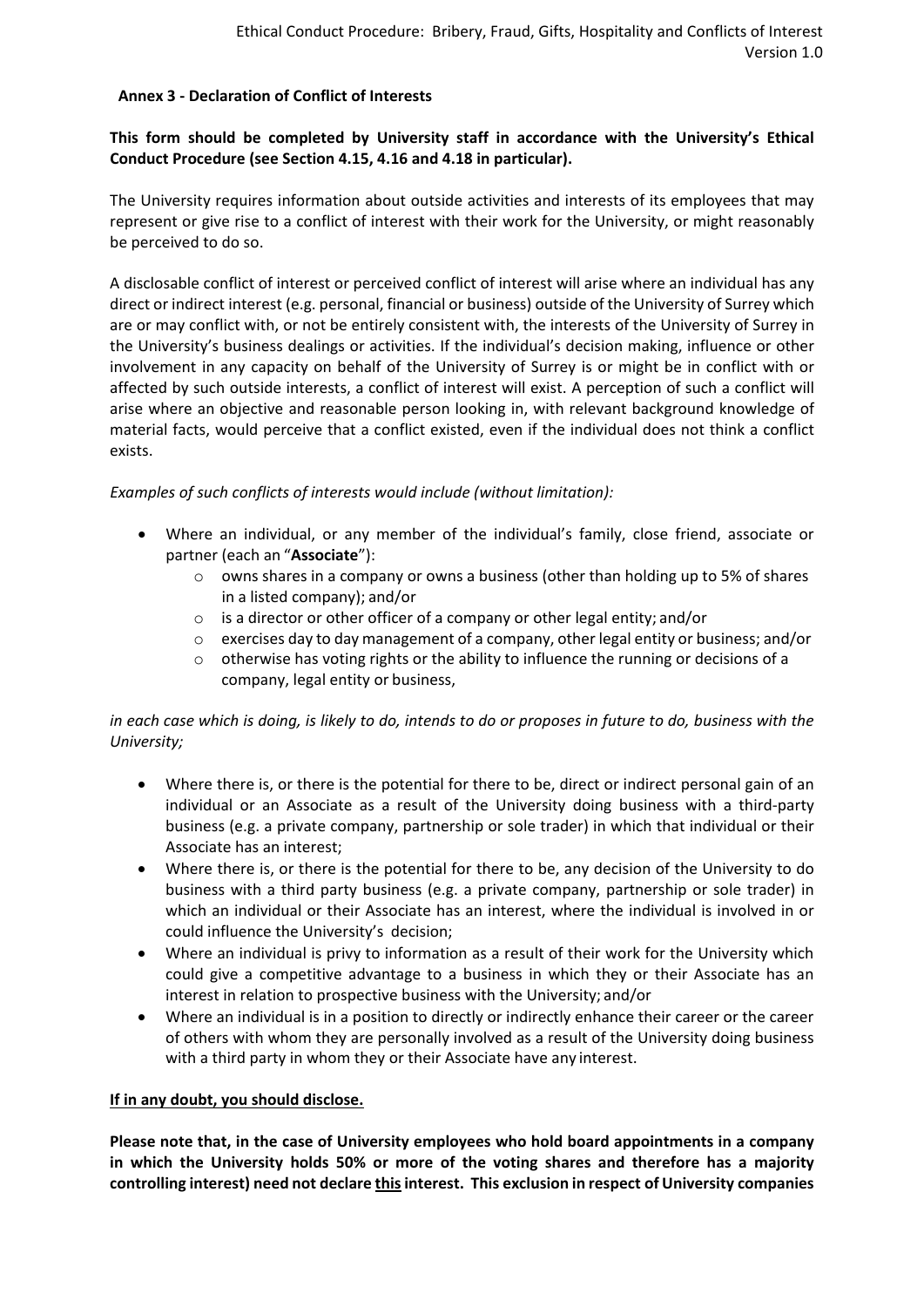**does not apply to any other interests, which may still represent a conflict of interest.**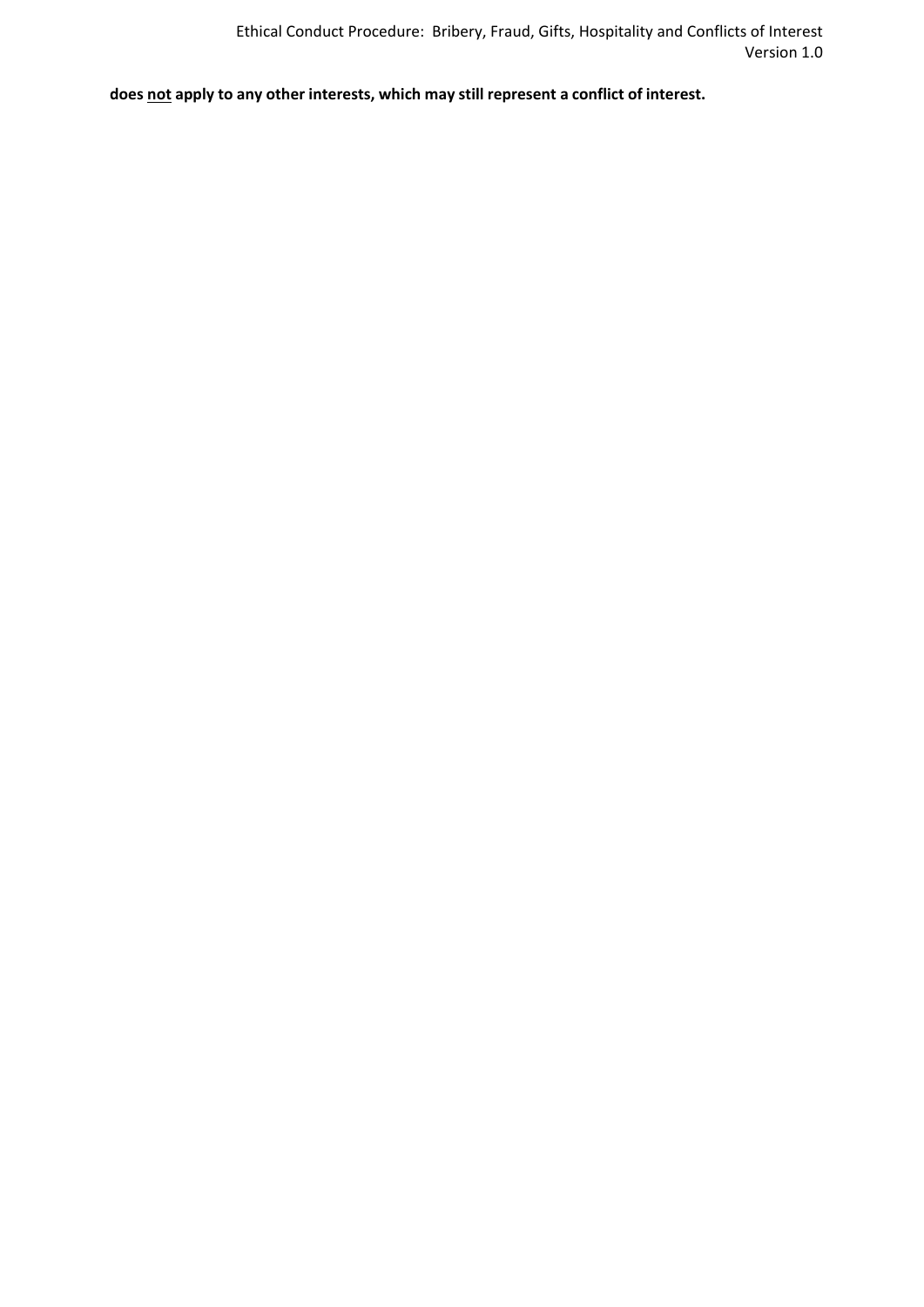# **Annex 3 - continued**

## **Declaration of Interest**

The University requires information about activities that may represent a conflict of interest which could make it advantageous for an employee to put any such personal considerations above their obligation to the University.

**Instructions***:* once you have completed this form, it must then be sent to your line manager with the request to send with approval or recommendations to [secretariat@surrey.ac.uk](mailto:secretariat@surrey.ac.uk)

| Name of employee                                                                                            |                                        |
|-------------------------------------------------------------------------------------------------------------|----------------------------------------|
| University email                                                                                            |                                        |
| Date                                                                                                        |                                        |
| Faculty / Department                                                                                        |                                        |
| Do you occupy a position as a Director or<br>Partner?                                                       | Yes / No                               |
| Nature of interest                                                                                          |                                        |
| (Executive<br>Director, non-Executive<br>Director, Partner etc)                                             |                                        |
| Name and address of organisation                                                                            |                                        |
| Date of Appointment / Contract                                                                              |                                        |
| Does the Organisation have other dealings<br>with the University?                                           | None<br>Yes<br><b>No</b><br>Don't know |
| <b>Equity Interests</b>                                                                                     |                                        |
| Do you have equity interests in companies<br>that have dealings with the University or its<br>subsidiaries? | Yes /No                                |
| Company Name and number:                                                                                    |                                        |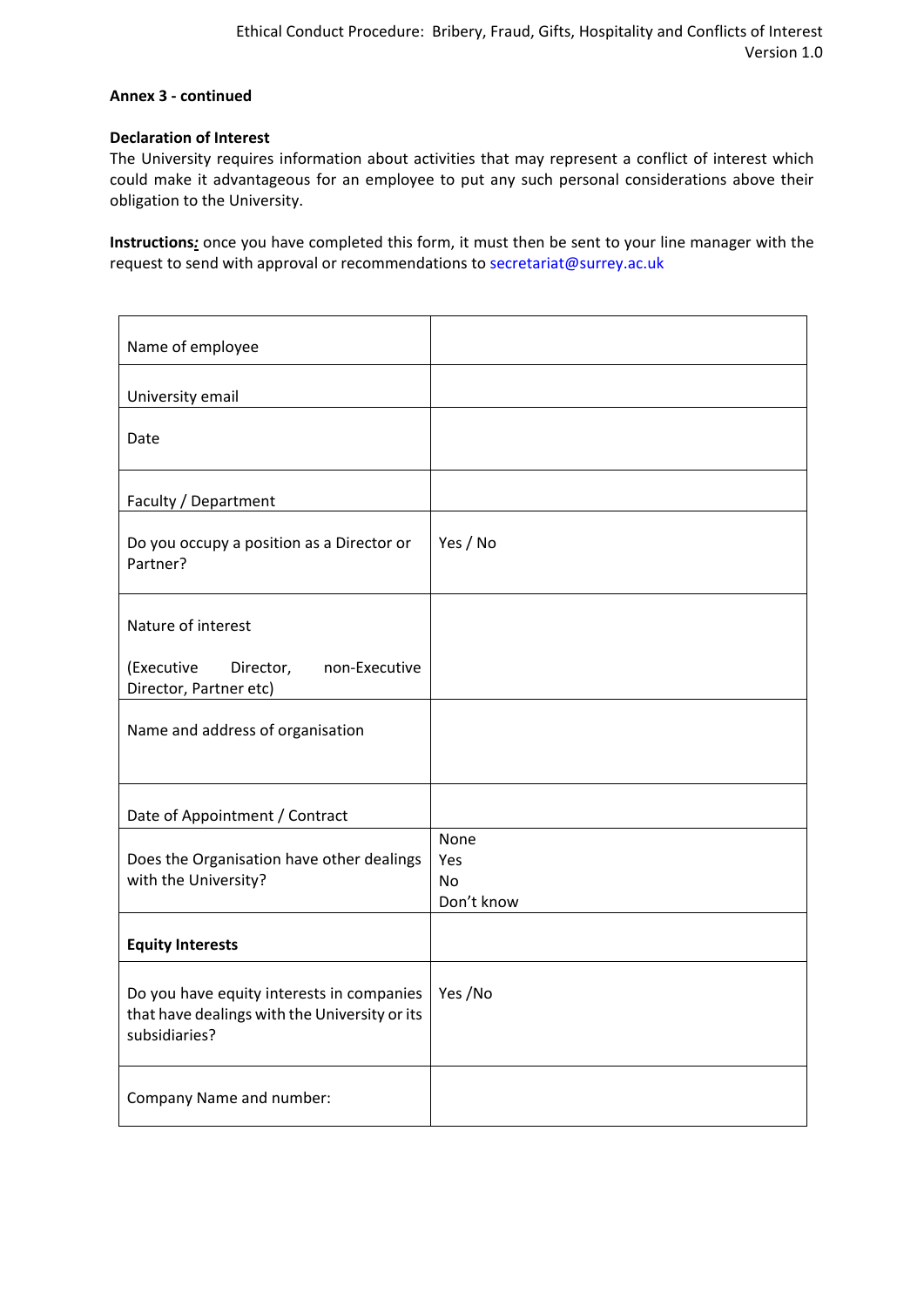| Description<br>of security<br>(Ordinary<br>Shares/Options) |  |
|------------------------------------------------------------|--|
| Number Acquired                                            |  |
| % of Share Capital                                         |  |
| Price Paid/Exercise Price/Share                            |  |
| Market Value/Share                                         |  |
| Date Acquired                                              |  |
| <b>Other interests</b>                                     |  |
| Outside interests                                          |  |
| Secondary employment                                       |  |
| Non-Executive<br>Director<br>Board<br>and<br>Positions     |  |
| Shareholding<br>and<br>other<br>ownership<br>interests     |  |
| Patents                                                    |  |
| <b>Intellectual Property</b>                               |  |
| Loyalty of interests                                       |  |
|                                                            |  |
|                                                            |  |
| Donations                                                  |  |
|                                                            |  |
|                                                            |  |
|                                                            |  |